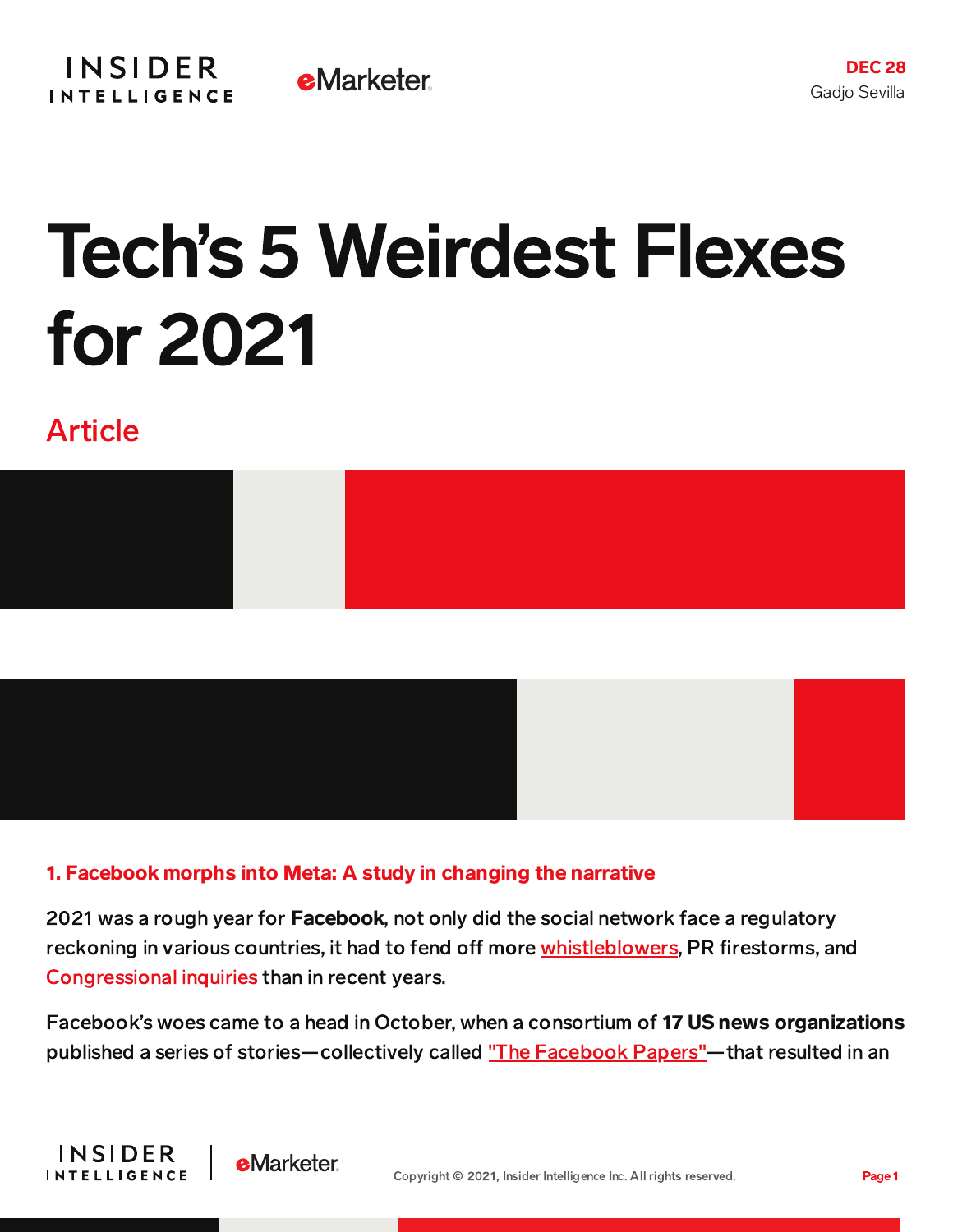incendiary takedown on Facebook**'**s involvement in skewing elections, its role in human rights abuses, and the potential [harm](https://content-na2.emarketer.com/facebook-comes-under-fire-instagram-kids-on-pause) to children.

Beleaguered at every turn, Facebook decided to change the narrative in November by suddenly announcing a rebrand. Meta became the parent company overseeing metaverse products and services, and Facebook remains the legacy social network product. Mark Zuckerberg stayed at the helm as Meta's CEO. Meta quickly excised the tainted Facebook branding from all its properties and replaced it with Meta as it pushed the conversation toward its "metaverse."

Weirdly enough, the plot worked. Not only did Facebook and its many problems suddenly vanish from the news cycle, the technology industry as a whole pivoted heavily toward defining their own strategy for the [metaverse,](https://content-na2.emarketer.com/insider-intelligence-tech-trends-watch-2022) or whatever AR/VR platform they had in the works.

Facebook, which started the year as a villain in various tech imbroglios, ended the year as Meta, the visionary company bravely leading the charge to the mixed-reality future. This is the biggest tech flex of all.

# 2. Clubhouse**'**s stratospheric rise and precipitous fall

Much like Zoom, Clubhouse was considered to be a breakout app of the pandemic. As millions faced forced lockdowns due to the early COVID-19 surges months away from any vaccine availability, the invite-only [social](https://content-na2.emarketer.com/clubhouse-and-social-audio-2021) audio app exploded in popularity despite being initially an iPhone-only experience.

The Clubhouse phenomenon may have caught the world unaware, but it soon fueled a bevy of copycats. It seems like everyone from **[Slack](https://gizmodo.com/boldly-following-every-other-tech-company-slack-is-clo-1846562076)** to **[Spotify](https://techcrunch.com/2021/06/19/this-week-in-apps-spotify-debuts-a-clubhouse-rival-facebook-tests-audio-rooms-in-us-amazon-cuts-appstore-commissions/)** was pining for some of Clubhouse's hype.

- Twitter launched Spaces for its iOS, Android, and web applications.
- **LinkedIn** leveraged its Creator Mode to include potential Clubhouse-like audio features.
- Facebook rushed live audio rooms coming to Messenger and Instagram.

But then something unexpected happened.

Much like a comet, Clubhouse's unprecedented popularity suddenly completely fizzled. Clubhouse had **10.6 [million](https://apptica.com/blog/hype-rooms-and-invitations-why-clubhouse-app-is-losing-the-game/)** installs in February 2021, but by March there were only 2.9 million installs, and then in April only 873,000 global downloads, indicating a sharp drop in adoption.

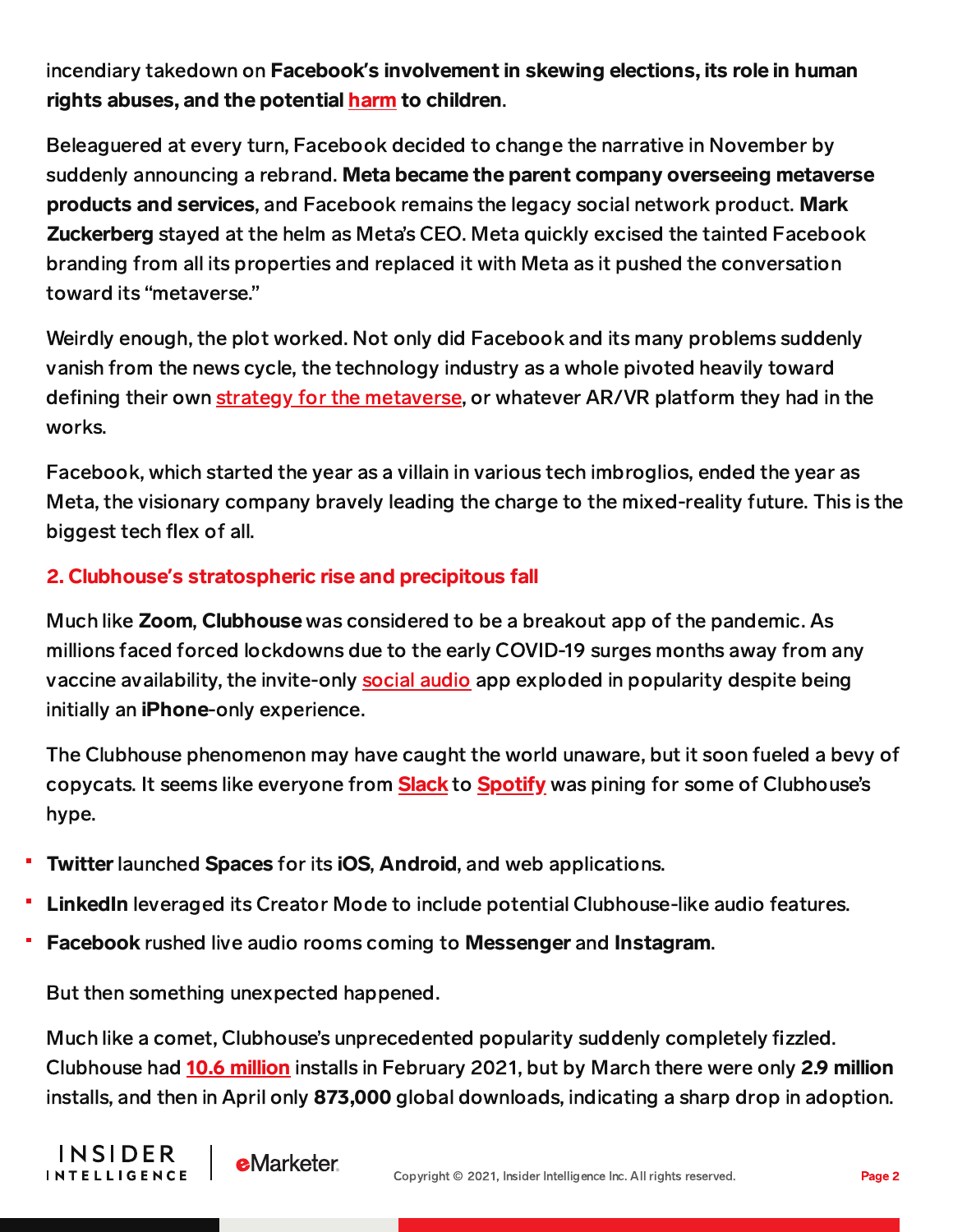It's initial lack of Android access, the conversation-only format, and the snobby invitation-only model that gave Clubhouse an air of exclusivity were also the same reasons it quickly fell out of favor. Now, Clubhouse seems to have lost steam, even as various apps and services have co-opted its social audio model.



# 3. Amazon uses Echo smart speakers, Ring doorbells to share customers**'** Wi-Fi networks without user permission

Amazon, which dominates the smart speaker market, flipped the switch in June 2021 and turned 60 million user devices into an open Wi-Fi mesh network for its [Sidewalk](https://content-na2.emarketer.com/amazon-s-sidewalk-network-shares-home-networks-with-strangers-triggers-privacy-concerns) project.

Amazon Sidewalk turned existing **Echo** smart [speakers,](https://content-na2.emarketer.com/amazon-s-expanded-line-of-echo-devices-help-grow-its-market-dominance-boost-its-sidewalk-signal) Ring doorbells, and security cameras into [Sidewalk](https://www.amazon.com/Amazon-Sidewalk/b?node=21328123011) bridges to [amplify](https://www.wired.com/story/how-amazon-sidewalk-works/) and share Wi-Fi signals. Devices were set to join these networks by default, putting the onus on end users to opt out by June 8 when the service launched.

Amazon's rationale for enabling Sidewalk: it can maintain Wi-Fi connections to smart home devices and [Tile](https://www.cnbc.com/2021/05/07/amazon-partners-with-tile-to-take-on-apple-airtags.html) trackers even if individual ISPs fail. Consider that Amazon sold these devices with dormant features and didn't require consent from users before it turned their devices into hotspots, and you can understand why the move triggered privacy concerns.

The kicker? Amazon users who [tried](https://www.reddit.com/r/HomeNetworking/comments/nnugs0/psa_ive_now_opted_out_of_amazon_sidewalk_three/?utm_source=share&utm_medium=ios_app&utm_name=iossmf) to opt out of the rollout were dismayed to find out they were opted in again without consent. Millions of users unaware of this development, or



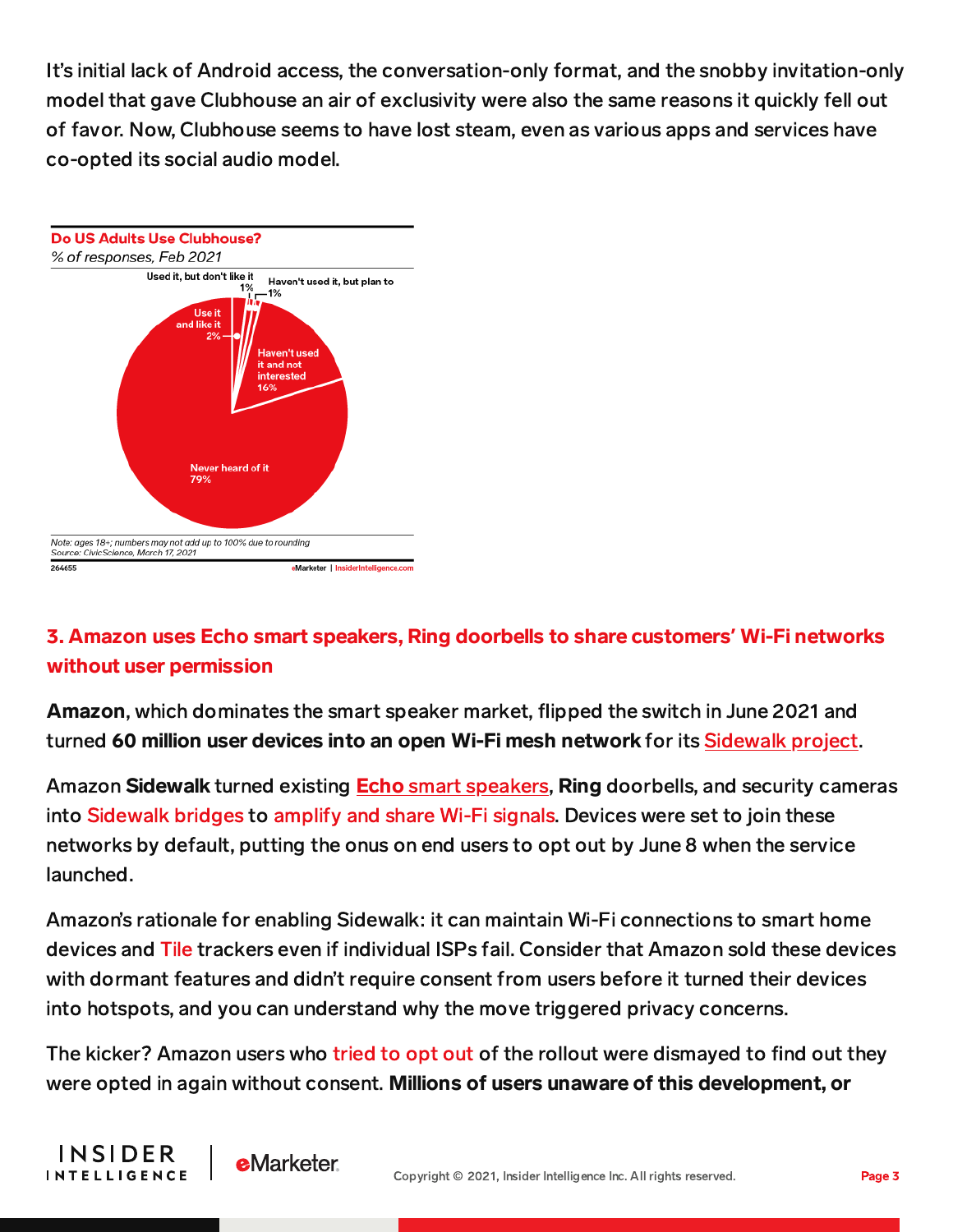lacking the knowledge to opt out, were unwittingly participating in Sidewalk, whether they wanted to or not.

# **Amazon Echo Users**





#### 4, Salesforce buys Slack, but what happens next?

**e**Marketer

**INSIDER** 

**INTELLIGENCE** 

Salesforce completed its \$27.7 billion [acquisition](https://content-na2.emarketer.com/salesforce-announces-its-first-slack-tie-ups-since-its-acquisition-closed) of business collaboration tool Slack in July. Under new ownership, Slack continued to be run independently, but the hope was that the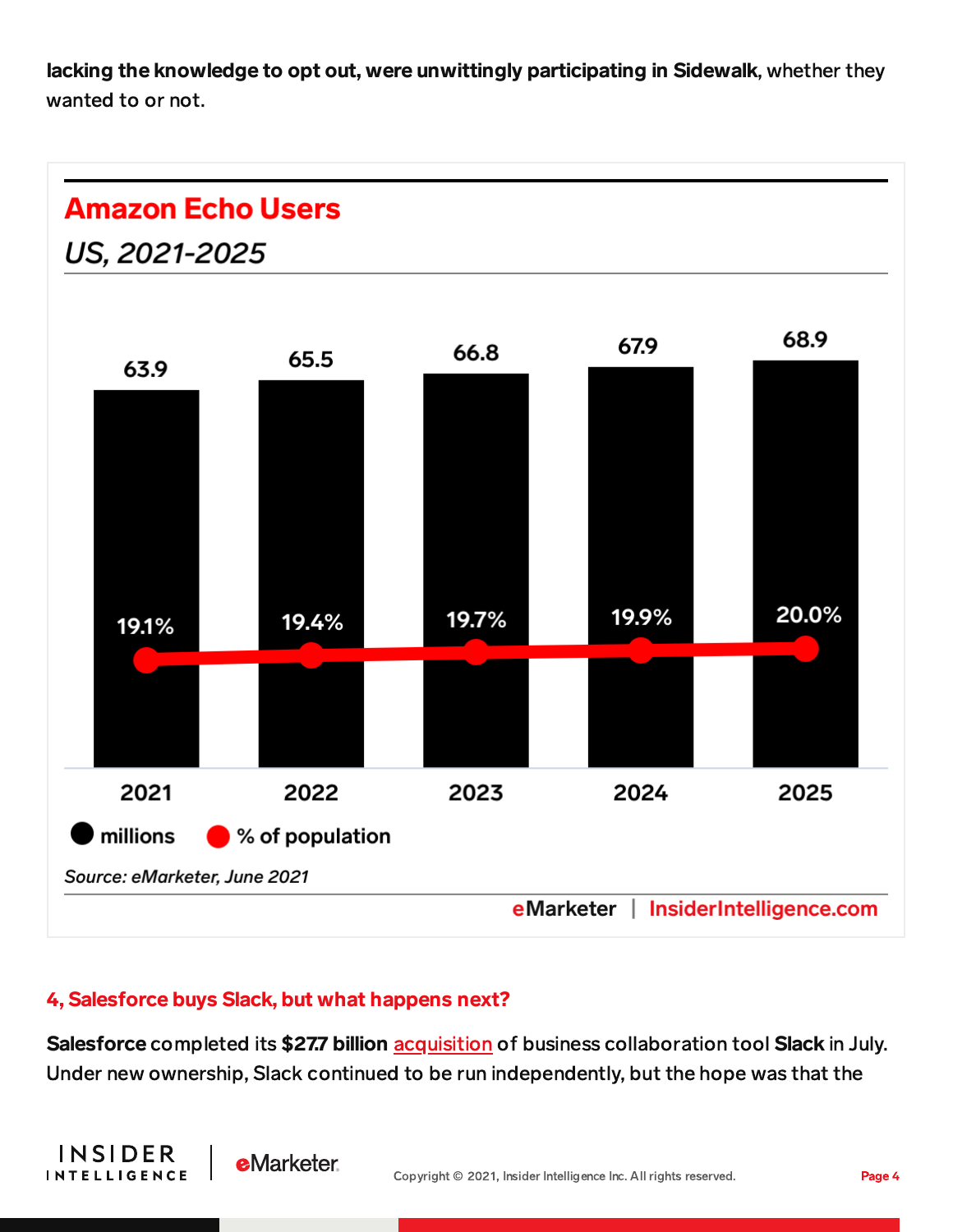service would be deeply integrated into Salesforce, resulting in a ["Digital](https://www.salesforce.com/news/stories/the-digital-hq-benioff-taylor-and-butterfield-share-their-vision-for-the-future-of-slack-and-salesforce/) HQ" initiative where it could serve as a conduit for 150,000 Salesforce customers.

Salesforce and Slack seemed like strange bedfellows, and many questioned how the CRM giant and the trendy instant messaging app would fit together.

- Slack currently has [156,000](https://www.techradar.com/news/slack-adds-record-number-of-paying-customers-last-year) paying customers, up 42% YoY, and had [up](https://www.businessofapps.com/data/slack-statistics/) to 12 million daily active users and 156,000 organizations in 2020.
- Its rivals—Microsoft Teams (145 million) and Google Workspace (2.6 billion)—have vastly more users and are also tied into monumental productivity ecosystems that give them access to a captive market of B2B users.

Slack users loved the service because of its simplicity and ease of use, but as popular as it was, Slack really needed to be acquired to hyperscale and be more competitive. Integrating Salesforce's Customer 360 and its mix of marketing, commerce service, and IT features might have sounded good on paper, but it will be a massive multi-year undertaking.

Merging parts of disparate solutions like Salesforce and Slack is a delicate and risky task. Not only do [integrations](https://content-na2.emarketer.com/salesforce-s-slack-acquisition-could-lead-deeper-feature-integration-business-users) need to work seamlessly without affecting core features, the risk of alienating customers who are loyal to each product or service is high.

# 5. Microsoft continued to try making dual-screen phones

Microsoft's history with smartphones is complicated, to say the least. The company was once an innovator with Windows Phone, bringing PC-connectivity and apps on mobile devices while **BlackBerry** was still making pagers.

Microsoft later bought **Nokia** for \$7 billion in 2013, but its efforts to eke out a third platform to combat Apple and Android imploded, resulting in the firing of 7,000 employees.

The whole Windows Phone fiasco should have been enough to distance Microsoft from its mobile aspirations, but the temptation was too strong.

Microsoft's **[Surface](https://content-na2.emarketer.com/with-new-crop-of-surfaces-microsoft-doubles-down-on-dual-screen-smartphones) Duo 2**, the successor to its poorly received dual-screen Android-powered device, remains an oddity in the smartphone market. The \$1,500 device was positioned as a productivity tool for bringing together the best of Android and Microsoft, but even with the latest software updates, it's still considered "multiple generations" away from being [ready](https://techcrunch.com/2021/10/21/surface-duo-2-review-getting-better/) for the mainstream.